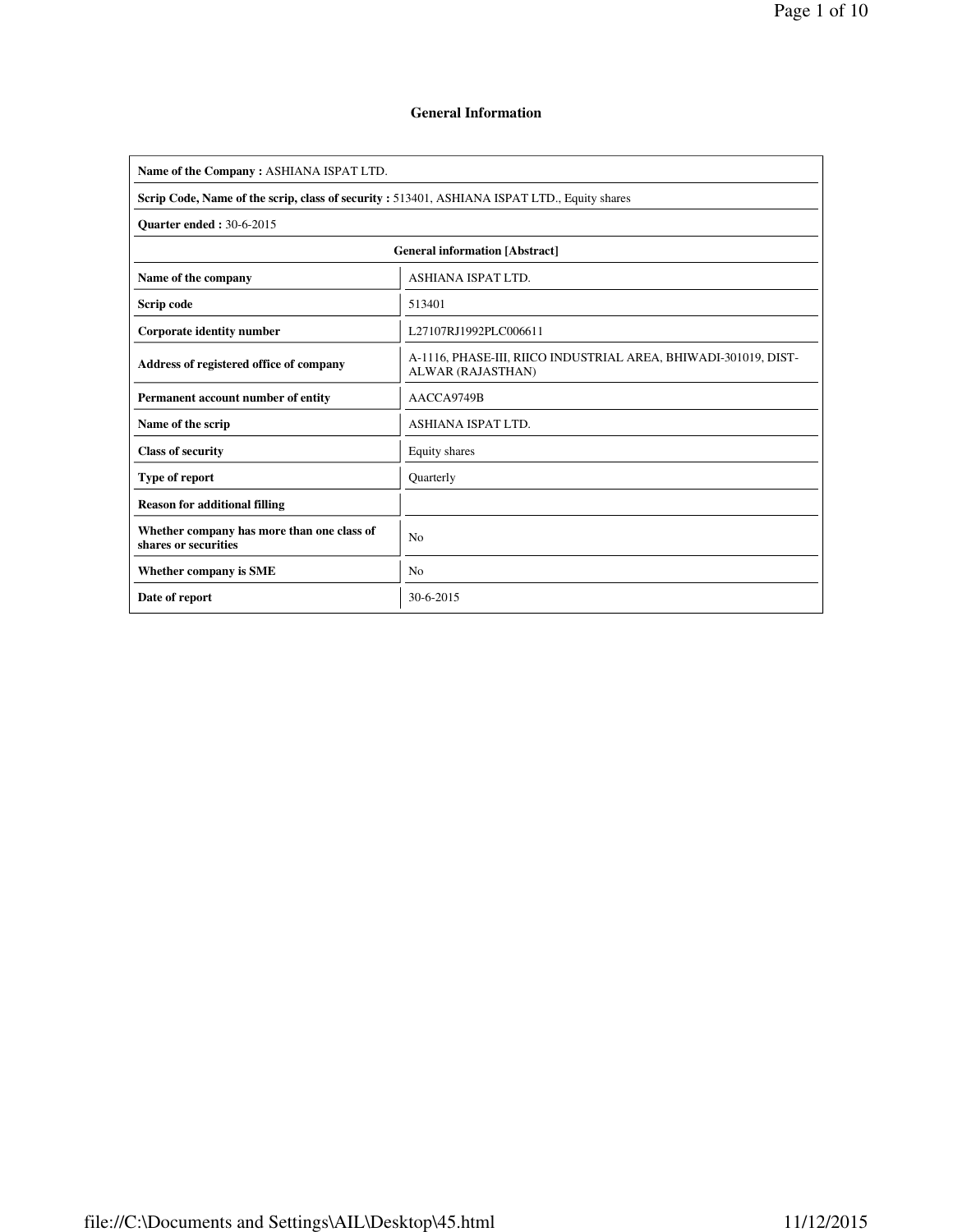# Page 2 of 10

## **Disclosure of shareholding pattern**

|                                                             | Name of the Company: ASHIANA ISPAT LTD.                                                      |                                        |                                                                             |                                                                                                                           |  |  |  |  |  |  |  |
|-------------------------------------------------------------|----------------------------------------------------------------------------------------------|----------------------------------------|-----------------------------------------------------------------------------|---------------------------------------------------------------------------------------------------------------------------|--|--|--|--|--|--|--|
|                                                             | Scrip Code, Name of the scrip, class of security : 513401, ASHIANA ISPAT LTD., Equity shares |                                        |                                                                             |                                                                                                                           |  |  |  |  |  |  |  |
|                                                             | <b>Quarter ended: 30-6-2015</b>                                                              |                                        |                                                                             |                                                                                                                           |  |  |  |  |  |  |  |
| Disclosure of notes on shareholding pattern<br><b>Notes</b> |                                                                                              |                                        |                                                                             |                                                                                                                           |  |  |  |  |  |  |  |
|                                                             | Partly paid-up shares                                                                        |                                        |                                                                             |                                                                                                                           |  |  |  |  |  |  |  |
| ID                                                          | <b>Description partly paid-up</b><br>shares                                                  | Number of<br>partly paid-up<br>shares  | As a percentage of total<br>number of partly paid-up<br>shares              | As a percentage of total number of<br>shares of the company                                                               |  |  |  |  |  |  |  |
|                                                             | Shares held by promoter or promoter group                                                    |                                        |                                                                             |                                                                                                                           |  |  |  |  |  |  |  |
| 1                                                           | <b>EQUITY</b>                                                                                | $\boldsymbol{0}$                       | $\mathbf{0}$                                                                | $\boldsymbol{0}$                                                                                                          |  |  |  |  |  |  |  |
|                                                             | <b>Total Shares held by promoter or</b><br>promoter group                                    | $\theta$                               | $\mathbf{0}$                                                                | $\boldsymbol{0}$                                                                                                          |  |  |  |  |  |  |  |
|                                                             | Shares held by public                                                                        |                                        |                                                                             |                                                                                                                           |  |  |  |  |  |  |  |
| 1                                                           | <b>EQUITY</b>                                                                                | 406600                                 | 100                                                                         | 9.11                                                                                                                      |  |  |  |  |  |  |  |
|                                                             | <b>Total Shares held by public</b>                                                           | 406600                                 | 100                                                                         | 9.11                                                                                                                      |  |  |  |  |  |  |  |
| <b>Total</b>                                                |                                                                                              | 406600                                 | 100                                                                         | 9.11                                                                                                                      |  |  |  |  |  |  |  |
|                                                             | <b>Outstanding convertible securities</b>                                                    |                                        |                                                                             |                                                                                                                           |  |  |  |  |  |  |  |
| ID                                                          | <b>Description of outstanding</b><br>convertible securities                                  | Number of<br>outstanding<br>securities | As a percentage of total<br>number of outstanding<br>convertible securities | As a percentage of total number of<br>shares of the company, assuming full<br>conversion of the convertible<br>securities |  |  |  |  |  |  |  |
|                                                             | Shares held by promoter or promoter group                                                    |                                        |                                                                             |                                                                                                                           |  |  |  |  |  |  |  |
| 1                                                           | <b>EQUITY</b>                                                                                | $\boldsymbol{0}$                       | $\boldsymbol{0}$                                                            | $\boldsymbol{0}$                                                                                                          |  |  |  |  |  |  |  |
|                                                             | Total shares held by promoter or<br>promoter group                                           | $\Omega$                               | $\theta$                                                                    | $\boldsymbol{0}$                                                                                                          |  |  |  |  |  |  |  |
|                                                             | Shares held by public                                                                        |                                        |                                                                             |                                                                                                                           |  |  |  |  |  |  |  |
| $\mathbf{2}$                                                | <b>EQUITY</b>                                                                                | $\boldsymbol{0}$                       | $\mathbf{0}$                                                                | $\boldsymbol{0}$                                                                                                          |  |  |  |  |  |  |  |
|                                                             | <b>Total Shares held by public</b>                                                           | $\theta$                               | $\mathbf{0}$                                                                | $\boldsymbol{0}$                                                                                                          |  |  |  |  |  |  |  |
| Total                                                       |                                                                                              | $\theta$                               | $\theta$                                                                    | $\boldsymbol{0}$                                                                                                          |  |  |  |  |  |  |  |
|                                                             | Warrants                                                                                     |                                        |                                                                             |                                                                                                                           |  |  |  |  |  |  |  |
| ID                                                          | <b>Description of warrants</b>                                                               | Number of<br>warrants                  | As a percentage of total<br>number of warrants                              | As a percentage of total number of<br>shares of the company, assuming full<br>conversion of warrants                      |  |  |  |  |  |  |  |
|                                                             | Shares held by promoter or promoter group                                                    |                                        |                                                                             |                                                                                                                           |  |  |  |  |  |  |  |
| 1                                                           |                                                                                              | $\mathbf{0}$                           | $\boldsymbol{0}$                                                            | $\boldsymbol{0}$                                                                                                          |  |  |  |  |  |  |  |
|                                                             | <b>Total Shares held by promoter or</b><br>promoter group                                    | $\mathbf{0}$                           | $\theta$                                                                    | $\boldsymbol{0}$                                                                                                          |  |  |  |  |  |  |  |
|                                                             | Shares held by public                                                                        |                                        |                                                                             |                                                                                                                           |  |  |  |  |  |  |  |
| 1                                                           |                                                                                              | $\mathbf{0}$                           | $\boldsymbol{0}$                                                            | $\boldsymbol{0}$                                                                                                          |  |  |  |  |  |  |  |
|                                                             | <b>Total Shares held by public</b>                                                           | $\boldsymbol{0}$                       | $\boldsymbol{0}$                                                            | $\boldsymbol{0}$                                                                                                          |  |  |  |  |  |  |  |
| <b>Total</b>                                                |                                                                                              | $\mathbf{0}$                           | $\mathbf{0}$                                                                | $\boldsymbol{0}$                                                                                                          |  |  |  |  |  |  |  |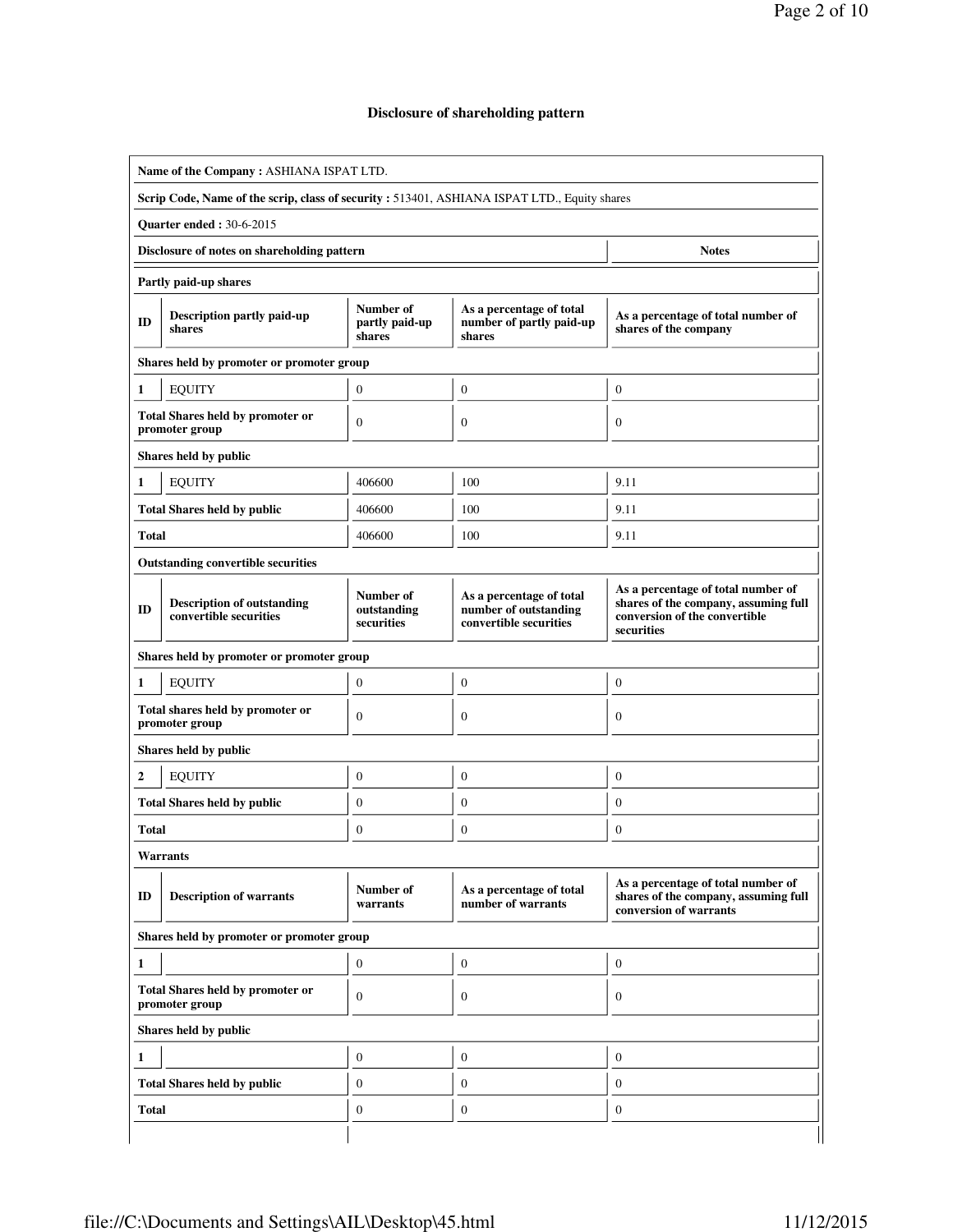4464800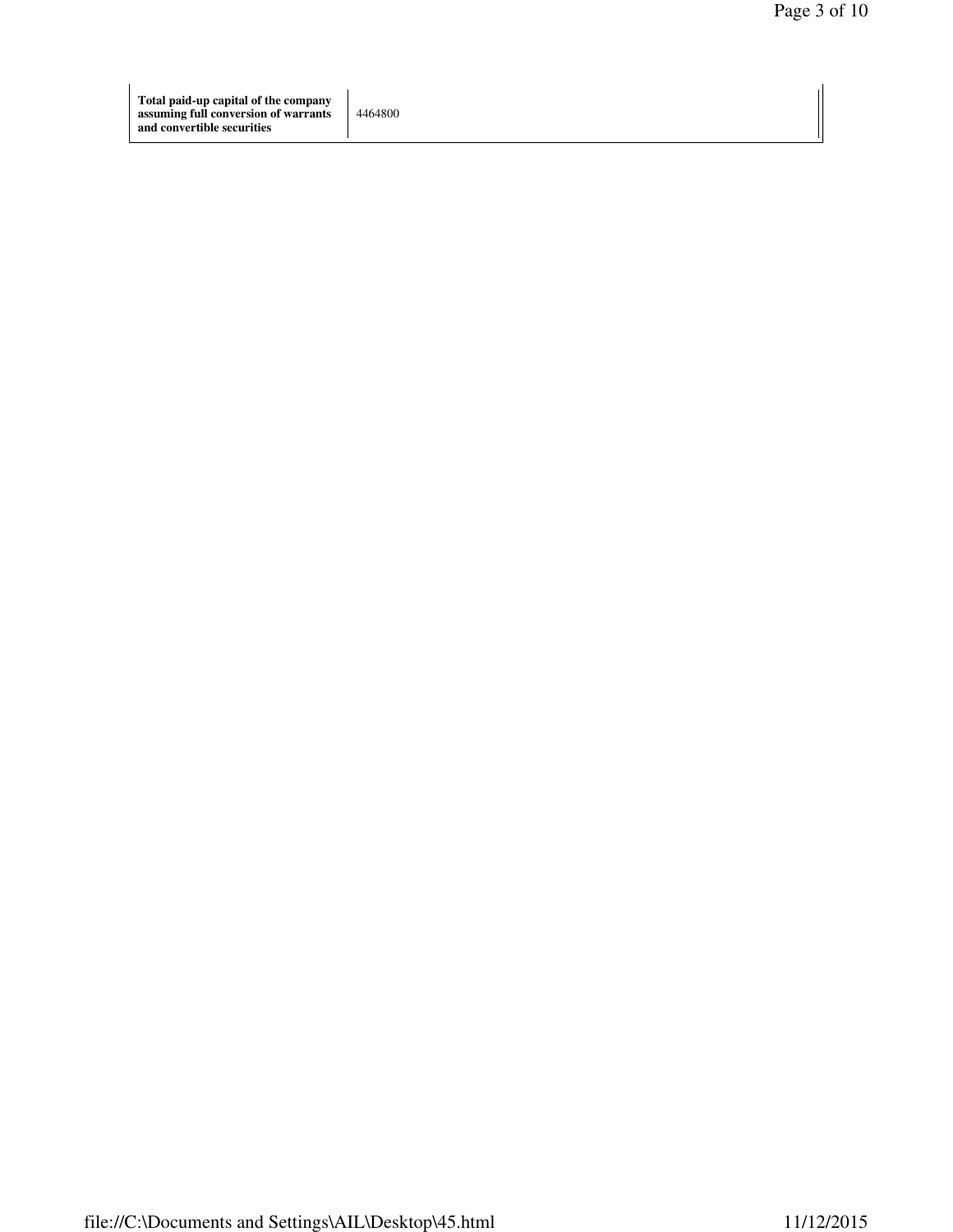## **Disclosure of fully paid-up shares**

|                             | Name of the Company: ASHIANA ISPAT LTD.                                                      |                                                |                                                    |                                        |                                                       |                                                                           |                                       |                                              |                                |  |  |  |
|-----------------------------|----------------------------------------------------------------------------------------------|------------------------------------------------|----------------------------------------------------|----------------------------------------|-------------------------------------------------------|---------------------------------------------------------------------------|---------------------------------------|----------------------------------------------|--------------------------------|--|--|--|
|                             | Scrip Code, Name of the scrip, class of security : 513401, ASHIANA ISPAT LTD., Equity shares |                                                |                                                    |                                        |                                                       |                                                                           |                                       |                                              |                                |  |  |  |
|                             | <b>Quarter ended: 30-6-2015</b>                                                              |                                                |                                                    |                                        |                                                       |                                                                           |                                       |                                              |                                |  |  |  |
|                             | Disclosure of notes on fully paid-up shares<br><b>Notes</b>                                  |                                                |                                                    |                                        |                                                       |                                                                           |                                       |                                              |                                |  |  |  |
|                             | <b>Category</b> code                                                                         |                                                |                                                    |                                        |                                                       | <b>Total Shareholding as a</b><br>percentage of total<br>number of shares |                                       | Shares pledged or<br>otherwise<br>encumbered |                                |  |  |  |
|                             |                                                                                              |                                                | Number of<br>shareholders                          | <b>Total</b><br>number<br>of<br>shares | Number of<br>shares held in<br>dematerialised<br>form | As a<br>percentage<br>of $(A+B)$                                          | As a<br>percentage<br>of<br>$(A+B+C)$ | <b>Number</b><br>of<br>shares                | As a<br>percentage             |  |  |  |
| (I)                         | (II)                                                                                         |                                                | (III)                                              | (IV)                                   | (V)                                                   | (VI)                                                                      | (VII)                                 | (VIII)                                       | $(IX)=$<br>(VIII)/(IV)<br>*100 |  |  |  |
| (A)                         |                                                                                              |                                                | <b>Shareholding of Promoter and Promoter Group</b> |                                        |                                                       |                                                                           |                                       |                                              |                                |  |  |  |
| (1)                         | Indian                                                                                       |                                                |                                                    |                                        |                                                       |                                                                           |                                       |                                              |                                |  |  |  |
| (a)                         | <b>Individuals or Hindu</b><br>undivided family                                              |                                                | 11                                                 | 1592500                                | 1402700                                               | 35.67                                                                     | 35.67                                 | $\mathbf{0}$                                 | $\boldsymbol{0}$               |  |  |  |
| (b)                         | Central government or<br>State government(s)                                                 |                                                | $\mathbf{0}$                                       | $\mathbf{0}$                           | $\boldsymbol{0}$                                      | $\mathbf{0}$                                                              | $\boldsymbol{0}$                      | $\mathbf{0}$                                 | $\boldsymbol{0}$               |  |  |  |
| $\left( \mathbf{c} \right)$ |                                                                                              | <b>Bodies corporate</b>                        |                                                    | 40000                                  | 40000                                                 | 0.9                                                                       | 0.9                                   | $\boldsymbol{0}$                             | $\boldsymbol{0}$               |  |  |  |
| (d)                         | <b>Financial institutions or</b><br>banks                                                    |                                                | $\mathbf{0}$                                       | $\mathbf{0}$                           | $\boldsymbol{0}$                                      | $\boldsymbol{0}$                                                          | $\boldsymbol{0}$                      | $\mathbf{0}$                                 | $\mathbf{0}$                   |  |  |  |
| (e)                         | Any other                                                                                    | <b>Description</b><br>of                       |                                                    |                                        |                                                       |                                                                           |                                       |                                              |                                |  |  |  |
|                             | (specify)                                                                                    | <b>Shareholder</b>                             |                                                    |                                        |                                                       |                                                                           |                                       |                                              |                                |  |  |  |
|                             |                                                                                              | <b>Total Others</b>                            |                                                    |                                        |                                                       |                                                                           |                                       |                                              |                                |  |  |  |
|                             |                                                                                              | Sub Total $(A)$ $(1)$                          | 12                                                 | 1632500                                | 1442700                                               | 36.56                                                                     | 36.56                                 | $\boldsymbol{0}$                             | $\mathbf{0}$                   |  |  |  |
| (2)                         | Foreign                                                                                      |                                                |                                                    |                                        |                                                       |                                                                           |                                       |                                              |                                |  |  |  |
| (a)                         | Non-resident individuals or<br>foreign individuals                                           |                                                | $\mathbf{0}$                                       | $\mathbf{0}$                           | $\mathbf{0}$                                          | $\mathbf{0}$                                                              | $\boldsymbol{0}$                      | $\theta$                                     | $\boldsymbol{0}$               |  |  |  |
| (b)                         | <b>Bodies corporate</b>                                                                      |                                                | $\boldsymbol{0}$                                   | $\mathbf{0}$                           | $\boldsymbol{0}$                                      | $\mathbf{0}$                                                              | $\boldsymbol{0}$                      | $\boldsymbol{0}$                             | $\boldsymbol{0}$               |  |  |  |
| (c)                         | <b>Institutions</b>                                                                          |                                                | $\boldsymbol{0}$                                   | $\boldsymbol{0}$                       | л<br>$\boldsymbol{0}$                                 | $\boldsymbol{0}$                                                          | $\boldsymbol{0}$                      | $\boldsymbol{0}$                             | $\boldsymbol{0}$               |  |  |  |
| (d)                         | <b>Qualified foreign investor</b>                                                            |                                                | $\mathbf{0}$                                       | $\mathbf{0}$                           | $\mathbf{0}$                                          | $\mathbf{0}$                                                              | $\mathbf{0}$                          | $\mathbf{0}$                                 | $\boldsymbol{0}$               |  |  |  |
| (e)                         | Any other<br>(specify)                                                                       | <b>Description</b><br>of<br><b>Shareholder</b> |                                                    |                                        |                                                       |                                                                           |                                       |                                              |                                |  |  |  |
|                             |                                                                                              | <b>Total Others</b>                            |                                                    |                                        |                                                       |                                                                           |                                       |                                              |                                |  |  |  |
|                             |                                                                                              | Sub-Total $(A)$ $(2)$                          | $\mathbf{0}$                                       | $\mathbf{0}$                           | $\boldsymbol{0}$                                      | $\boldsymbol{0}$                                                          | $\boldsymbol{0}$                      | $\mathbf{0}$                                 | $\boldsymbol{0}$               |  |  |  |
|                             | <b>Total Shareholding of Promoter</b><br>and Promoter Group $(A) = (A)(1)$                   | $+(A)(2)$                                      | 12                                                 | 1632500                                | 1442700                                               | 36.56                                                                     | 36.56                                 | $\mathbf{0}$                                 | $\mathbf{0}$                   |  |  |  |
| (B)                         | <b>Public Shareholding</b>                                                                   |                                                |                                                    |                                        |                                                       |                                                                           |                                       |                                              |                                |  |  |  |
| (1)                         | <b>Institutions</b>                                                                          |                                                |                                                    |                                        |                                                       |                                                                           |                                       |                                              |                                |  |  |  |
|                             |                                                                                              |                                                |                                                    |                                        |                                                       |                                                                           |                                       |                                              |                                |  |  |  |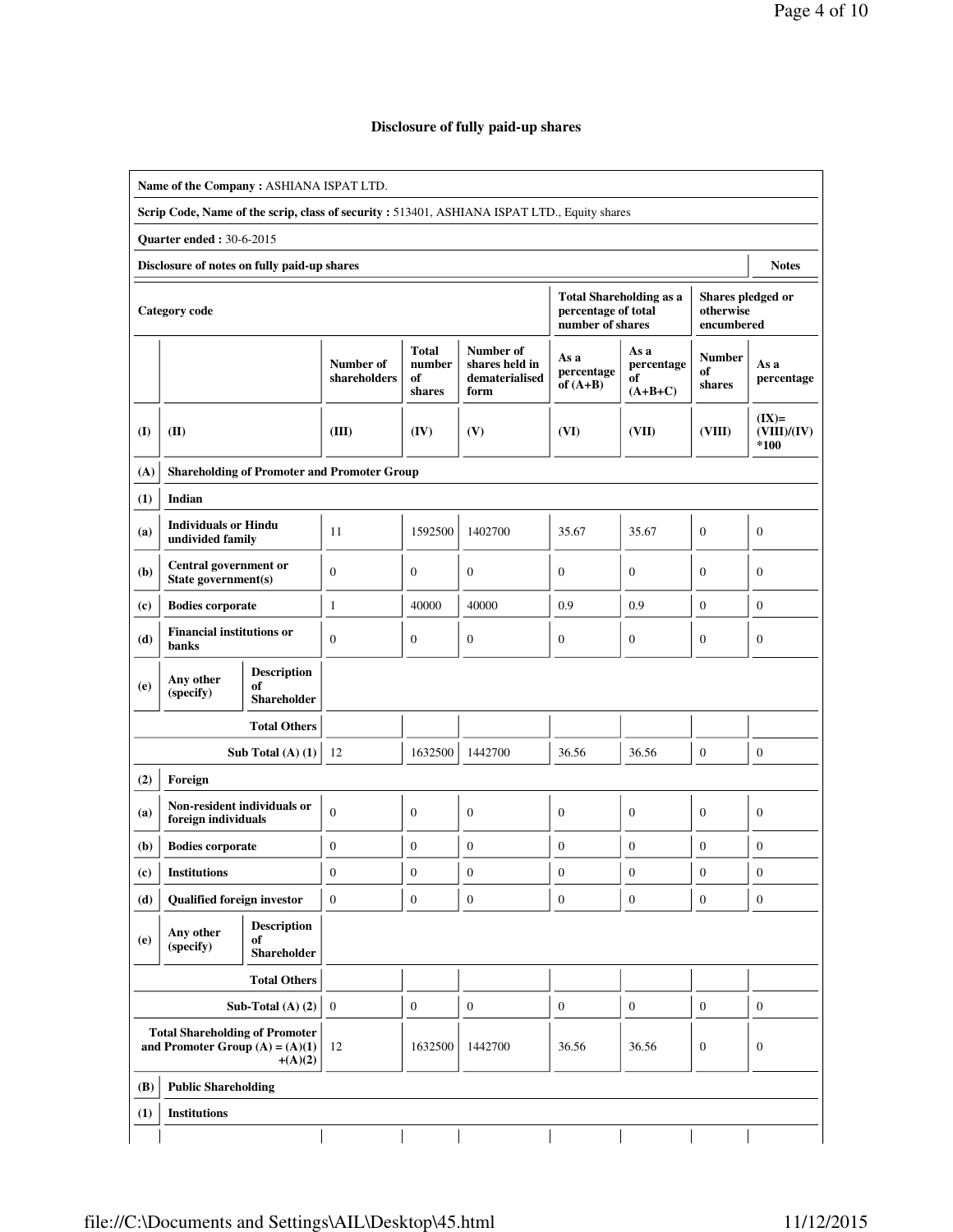| (a)                        | <b>Mutual funds or UTI</b>                                                                     |                                                | $\boldsymbol{0}$ | $\boldsymbol{0}$ | $\boldsymbol{0}$ | $\boldsymbol{0}$ | $\boldsymbol{0}$ |  |
|----------------------------|------------------------------------------------------------------------------------------------|------------------------------------------------|------------------|------------------|------------------|------------------|------------------|--|
|                            | <b>Financial institutions or</b>                                                               |                                                |                  |                  |                  |                  |                  |  |
| (b)                        | banks                                                                                          |                                                | $\mathbf{0}$     | $\mathbf{0}$     | $\boldsymbol{0}$ | $\mathbf{0}$     | $\mathbf{0}$     |  |
| (c)                        | <b>Central government or</b><br>State government(s)                                            |                                                | $\boldsymbol{0}$ | $\boldsymbol{0}$ | $\boldsymbol{0}$ | $\boldsymbol{0}$ | $\boldsymbol{0}$ |  |
| (d)                        | Venture capital funds                                                                          |                                                | $\boldsymbol{0}$ | $\boldsymbol{0}$ | $\boldsymbol{0}$ | $\boldsymbol{0}$ | $\mathbf{0}$     |  |
| (e)                        | <b>Insurance companies</b>                                                                     |                                                | 0                | $\boldsymbol{0}$ | $\boldsymbol{0}$ | $\boldsymbol{0}$ | $\boldsymbol{0}$ |  |
| (f)                        | <b>Foreign institutional</b><br>investors                                                      |                                                | 0                | $\boldsymbol{0}$ | $\boldsymbol{0}$ | $\boldsymbol{0}$ | $\boldsymbol{0}$ |  |
| (g)                        | Foreign venture capital<br>investors                                                           |                                                | $\boldsymbol{0}$ | $\boldsymbol{0}$ | $\boldsymbol{0}$ | $\boldsymbol{0}$ | $\mathbf{0}$     |  |
| (h)                        | <b>Qualified foreign investor</b>                                                              |                                                | $\mathbf{0}$     | $\mathbf{0}$     | $\boldsymbol{0}$ | $\mathbf{0}$     | $\mathbf{0}$     |  |
| $\left( \mathbf{k}\right)$ | Any other<br>(specify)                                                                         |                                                |                  |                  |                  |                  |                  |  |
|                            |                                                                                                | <b>Total Others</b>                            |                  |                  |                  |                  |                  |  |
|                            |                                                                                                | Sub Total $(B)$ $(1)$                          | $\mathbf{0}$     | $\mathbf{0}$     | $\mathbf{0}$     | $\mathbf{0}$     | $\mathbf{0}$     |  |
| (2)                        | <b>Non-Institutions</b>                                                                        |                                                |                  |                  |                  |                  |                  |  |
| (a)                        | <b>Bodies corporate</b>                                                                        |                                                | 46               | 565856           | 563056           | 12.67            | 12.67            |  |
| (b)                        | <b>Individuals</b>                                                                             |                                                |                  |                  |                  |                  |                  |  |
| i                          | <b>Individual shareholders</b><br>holding nominal share<br>capital up to Rs one lakh           |                                                | 10838            | 1949516          | 689081           | 43.66            | 43.66            |  |
| ii                         | <b>Individual shareholders</b><br>holding nominal share<br>capital in excess of Rs one<br>lakh |                                                | 13               | 301356           | 223456           | 6.75             | 6.75             |  |
| (c)                        | Qualified foreign investor                                                                     |                                                | $\mathbf{0}$     | $\boldsymbol{0}$ | $\boldsymbol{0}$ | $\boldsymbol{0}$ | $\boldsymbol{0}$ |  |
| (d)                        | Any other<br>(specify)                                                                         | <b>Description</b><br>of<br><b>Shareholder</b> |                  |                  |                  |                  |                  |  |
| 1                          | Non-<br><b>Institutions</b><br><b>Shareholders</b><br>1                                        | Clearing<br>Members                            | 10               | 2381             | 2381             | 0.05             | 0.05             |  |
| $\boldsymbol{2}$           | Non-<br><b>Institutions</b><br><b>Shareholders</b><br>$\mathbf{2}$                             | Foreign<br>individuals                         | $\overline{c}$   | 473              | 473              | 0.01             | 0.01             |  |
| 3                          | Non-<br><b>Institutions</b><br><b>Shareholders</b><br>3                                        | $\rm NRI$                                      | $\mathbf{1}$     | 82               | 82               | $\boldsymbol{0}$ | $\boldsymbol{0}$ |  |
| 4                          | Non-<br><b>Institutions</b><br><b>Shareholders</b><br>4                                        | ${\rm HUF}$                                    | 31               | 12636            | 12636            | 0.28             | 0.28             |  |
|                            |                                                                                                | <b>Total Others</b>                            | 44               | 15572            | 15572            | 0.35             | 0.35             |  |
|                            |                                                                                                |                                                |                  |                  | 1491165          | 63.44            | 63.44            |  |
|                            |                                                                                                | Sub-total $(B)$ $(2)$                          | 10941            | 2832300          |                  |                  |                  |  |
|                            | Total Public Shareholding $(B)$ =                                                              | $(B)(1)+(B)(2)$                                | 10941            | 2832300          | 1491165          | 63.44            | 63.44            |  |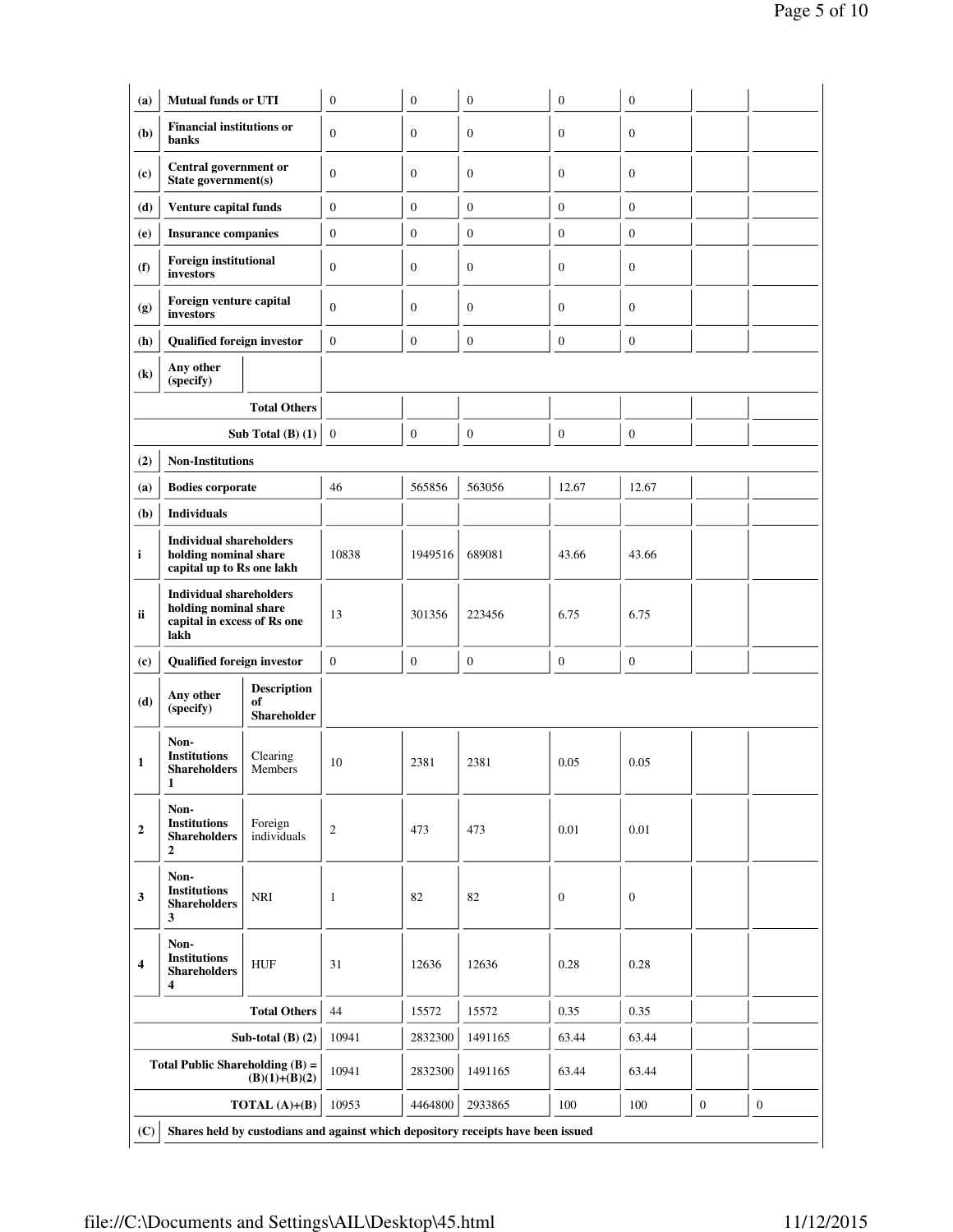| (1) | Promoter and promoter<br>group                           | $\Omega$ | $\Omega$ |         | $\overline{0}$ |   |  |
|-----|----------------------------------------------------------|----------|----------|---------|----------------|---|--|
| (2) | <b>Public</b>                                            |          |          |         | $\Omega$       |   |  |
|     | <b>Total Shares held by Custodians</b><br>$\mathbf{(C)}$ |          | $\Omega$ | -0      | $\overline{0}$ |   |  |
|     | <b>GRAND TOTAL</b> (A)+(B)+(C)                           | 10953    | 4464800  | 2933865 | 100            | U |  |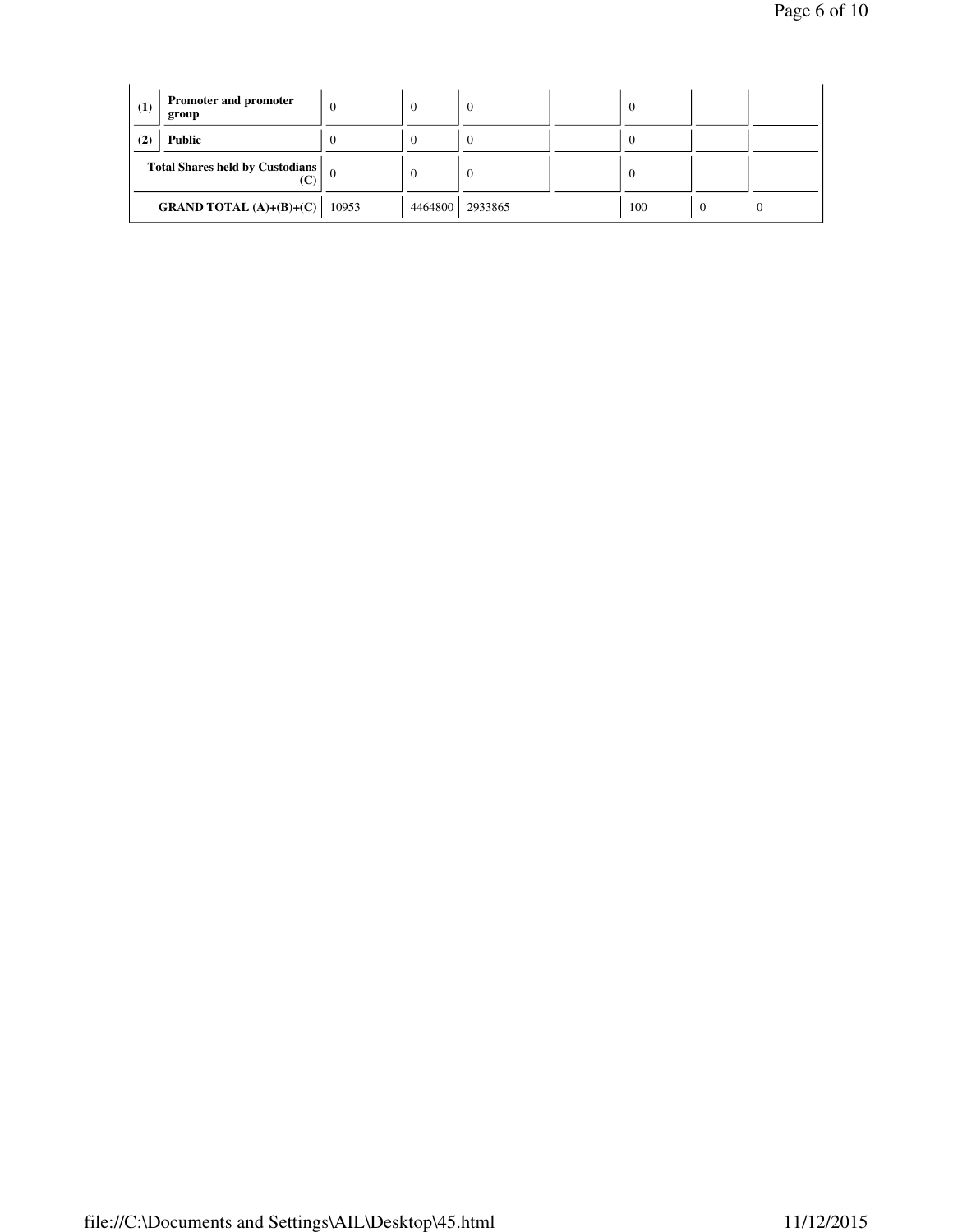### **(I) (b) Statement showing holding of securities (including shares,warrants,convertible securities) of persons belonging to the category Promoter and Promoter Group**

|                                                                                                           | Name of the Company: ASHIANA ISPAT LTD.                                                      |                                           |                                                                |                                            |                            |                                                                                       |                                         |                                                                                                             |                                                |                                                                                                                          |                                                                                                                                                                                                               |  |
|-----------------------------------------------------------------------------------------------------------|----------------------------------------------------------------------------------------------|-------------------------------------------|----------------------------------------------------------------|--------------------------------------------|----------------------------|---------------------------------------------------------------------------------------|-----------------------------------------|-------------------------------------------------------------------------------------------------------------|------------------------------------------------|--------------------------------------------------------------------------------------------------------------------------|---------------------------------------------------------------------------------------------------------------------------------------------------------------------------------------------------------------|--|
|                                                                                                           | Scrip Code, Name of the scrip, class of security : 513401, ASHIANA ISPAT LTD., Equity shares |                                           |                                                                |                                            |                            |                                                                                       |                                         |                                                                                                             |                                                |                                                                                                                          |                                                                                                                                                                                                               |  |
|                                                                                                           | <b>Quarter ended: 30-6-2015</b>                                                              |                                           |                                                                |                                            |                            |                                                                                       |                                         |                                                                                                             |                                                |                                                                                                                          |                                                                                                                                                                                                               |  |
| Disclosure of notes on securities belonging to the category "Promoter and Promoter Group"<br><b>Notes</b> |                                                                                              |                                           |                                                                |                                            |                            |                                                                                       |                                         |                                                                                                             |                                                |                                                                                                                          |                                                                                                                                                                                                               |  |
| Sr.<br>No.                                                                                                |                                                                                              | <b>Details of Shares</b><br>held          |                                                                | <b>Encumbered Share</b>                    |                            |                                                                                       | <b>Details of warrants</b>              |                                                                                                             | <b>Details of convertible</b><br>securities    |                                                                                                                          |                                                                                                                                                                                                               |  |
|                                                                                                           | Name of<br>the<br>shareholder                                                                | <b>Number</b><br>of the<br>shares<br>held | As a<br>percentage<br>of grand<br>total $(A)$ +<br>$(B) + (C)$ | <b>Encumbered</b><br>- number of<br>shares | As a<br>percentage         | As a<br>percentage<br>of grand<br>total $(A)$ +<br>$(B) + (C)$<br>of clause<br>(I)(a) | <b>Number</b><br>of<br>warrants<br>held | <b>Warrants</b><br>held as a<br>percentage<br>of total<br>numbers<br>of<br>warrants<br>of the<br>same class | Number of<br>convertible<br>securities<br>held | Convertible<br>securities<br>as<br>percentage<br>of total<br>numbers of<br>convertible<br>securities<br>of same<br>class | <b>Total</b><br>shares<br>(including<br>underlying<br>shares<br>assuming<br>full<br>conversion<br>of<br>warrants<br>and<br>convertible<br>securities)<br>as a<br>percentage<br>of diluted<br>share<br>capital |  |
| (I)                                                                                                       | (II)                                                                                         | (III)                                     | (IV)                                                           | (V)                                        | $(VI)=(V)/$<br>$(III)*100$ | $(I)(a)$ $(VII)$                                                                      | (VIII)                                  | (IX)                                                                                                        | (X)                                            | (XI)                                                                                                                     | (XII)                                                                                                                                                                                                         |  |
| 1                                                                                                         | <b>PUNEET</b><br>JAIN                                                                        | 224600                                    | 5.03                                                           |                                            |                            |                                                                                       |                                         |                                                                                                             |                                                |                                                                                                                          | 5.03                                                                                                                                                                                                          |  |
| $\boldsymbol{2}$                                                                                          | <b>NEERAJ</b><br><b>KUMAR</b><br><b>JAIN</b>                                                 | 221300                                    | 4.96                                                           |                                            |                            |                                                                                       |                                         |                                                                                                             |                                                |                                                                                                                          | 4.96                                                                                                                                                                                                          |  |
| 3                                                                                                         | NARESH<br><b>CHAND</b>                                                                       | 220000                                    | 4.93                                                           |                                            |                            |                                                                                       |                                         |                                                                                                             |                                                |                                                                                                                          | 4.93                                                                                                                                                                                                          |  |
| 4                                                                                                         | <b>VANDANA</b><br><b>JAIN</b>                                                                | 215690                                    | 4.83                                                           |                                            |                            |                                                                                       |                                         |                                                                                                             |                                                |                                                                                                                          | 4.83                                                                                                                                                                                                          |  |
| 5                                                                                                         | <b>SANJAY</b><br><b>JAIN</b>                                                                 | 262500                                    | 5.88                                                           |                                            |                            |                                                                                       |                                         |                                                                                                             |                                                |                                                                                                                          | 5.88                                                                                                                                                                                                          |  |
| 6                                                                                                         | <b>NAMAN</b><br><b>JAIN</b>                                                                  | 100000                                    | 2.24                                                           |                                            |                            |                                                                                       |                                         |                                                                                                             |                                                |                                                                                                                          | 2.24                                                                                                                                                                                                          |  |
| 7                                                                                                         | <b>NEERAJ</b><br><b>KUMAR</b><br>JAIN<br>(KARTA)                                             | 100000                                    | 2.24                                                           |                                            |                            |                                                                                       |                                         |                                                                                                             |                                                |                                                                                                                          | 2.24                                                                                                                                                                                                          |  |
| 8                                                                                                         | <b>NARESH</b><br><b>CHAND</b><br>(KARTA)                                                     | 97410                                     | 2.18                                                           |                                            |                            |                                                                                       |                                         |                                                                                                             |                                                |                                                                                                                          | 2.18                                                                                                                                                                                                          |  |
| 9                                                                                                         | <b>UMA JAIN</b>                                                                              | 94000                                     | 2.11                                                           |                                            |                            |                                                                                       |                                         |                                                                                                             |                                                |                                                                                                                          | 2.11                                                                                                                                                                                                          |  |
| 10                                                                                                        | RENU<br><b>JAIN</b>                                                                          | 56000                                     | 1.26                                                           |                                            |                            |                                                                                       |                                         |                                                                                                             |                                                |                                                                                                                          | 1.25                                                                                                                                                                                                          |  |
| 11                                                                                                        | <b>SWATI</b><br><b>JAIN</b>                                                                  | 1000                                      | 0.02                                                           |                                            |                            |                                                                                       |                                         |                                                                                                             |                                                |                                                                                                                          | 0.02                                                                                                                                                                                                          |  |
|                                                                                                           | 35.67<br>35.67<br>1592500<br><b>Total</b>                                                    |                                           |                                                                |                                            |                            |                                                                                       |                                         |                                                                                                             |                                                |                                                                                                                          |                                                                                                                                                                                                               |  |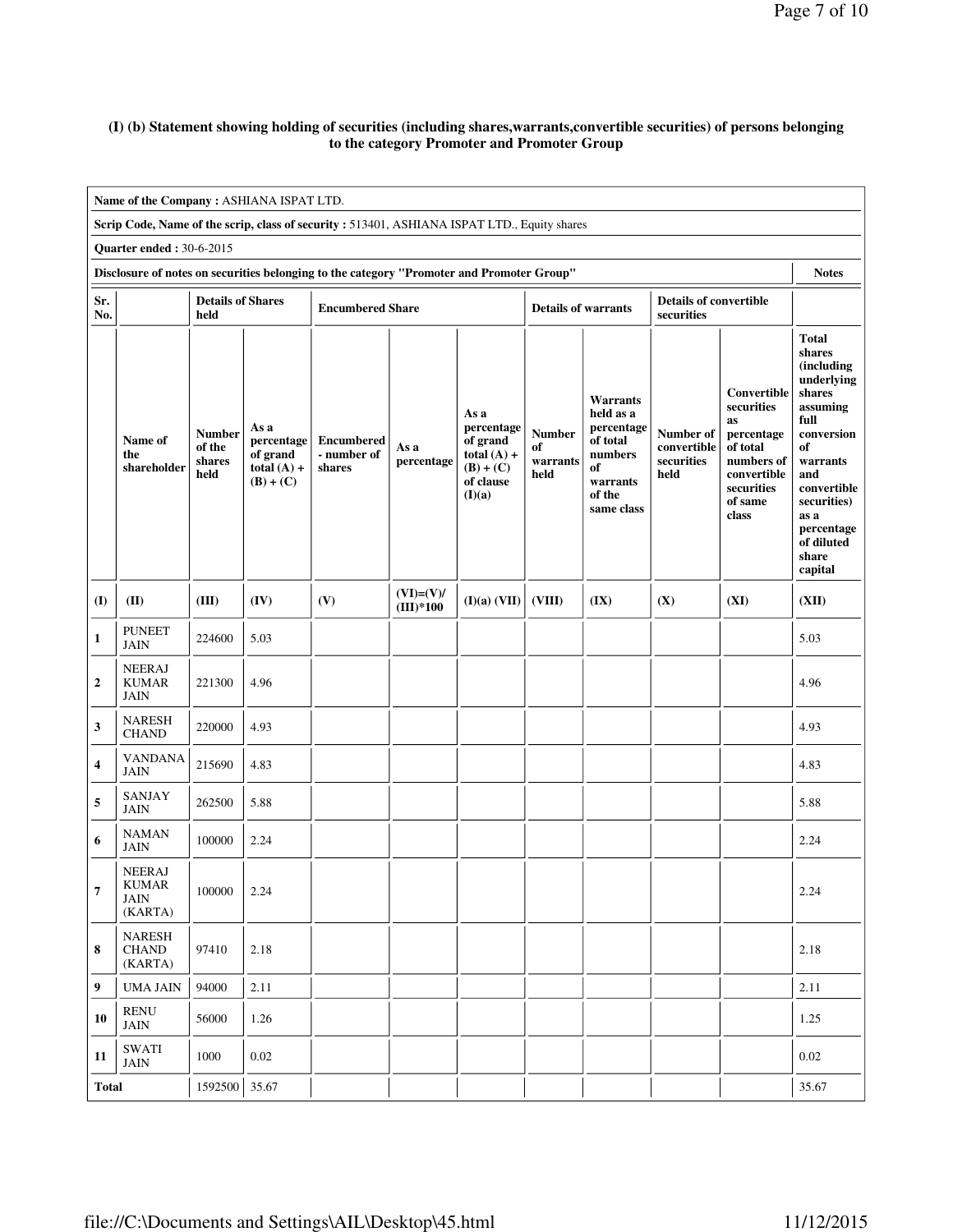### **(I) (c) (i) Statement showing holding of securities (including shares,warrants,convertible securities) of persons belonging to the category Public and holding more than 1% of the total number of shares**

|                                                                                                                                                                                  | Name of the Company: ASHIANA ISPAT LTD.                                                     |                                           |                                                                                                                                                                             |                                         |                                                                                                          |                                                                                                                                                                          |        |                                                                                                                                                                                          |  |  |  |  |
|----------------------------------------------------------------------------------------------------------------------------------------------------------------------------------|---------------------------------------------------------------------------------------------|-------------------------------------------|-----------------------------------------------------------------------------------------------------------------------------------------------------------------------------|-----------------------------------------|----------------------------------------------------------------------------------------------------------|--------------------------------------------------------------------------------------------------------------------------------------------------------------------------|--------|------------------------------------------------------------------------------------------------------------------------------------------------------------------------------------------|--|--|--|--|
|                                                                                                                                                                                  | Scrip Code, Name of the scrip, class of security: 513401, ASHIANA ISPAT LTD., Equity shares |                                           |                                                                                                                                                                             |                                         |                                                                                                          |                                                                                                                                                                          |        |                                                                                                                                                                                          |  |  |  |  |
|                                                                                                                                                                                  | <b>Ouarter ended: 30-6-2015</b>                                                             |                                           |                                                                                                                                                                             |                                         |                                                                                                          |                                                                                                                                                                          |        |                                                                                                                                                                                          |  |  |  |  |
| Disclosure of notes on holding of securities of persons belonging to the category "Public" and holding more<br><b>Notes</b><br>than one percentage of the total number of shares |                                                                                             |                                           |                                                                                                                                                                             |                                         |                                                                                                          |                                                                                                                                                                          |        |                                                                                                                                                                                          |  |  |  |  |
| Sr.<br>No.                                                                                                                                                                       |                                                                                             |                                           | <b>Details of Shares held</b>                                                                                                                                               | <b>Details of warrants</b>              |                                                                                                          | <b>Details of convertible</b><br>securities                                                                                                                              |        |                                                                                                                                                                                          |  |  |  |  |
|                                                                                                                                                                                  | Name of the<br>shareholder                                                                  | <b>Number</b><br>of the<br>shares<br>held | <b>Shares</b> as<br>percentage of<br>total number<br>of shares {i.e,<br><b>Grand Total</b><br>$(A) + (B) + (C)$<br>indicated in<br>statement at<br>para $(I)$ (a)<br>above} | <b>Number</b><br>of<br>warrants<br>held | <b>Warrants</b><br>held as a<br>percentage of<br>total<br>numbers of<br>warrants of<br>the same<br>class | <b>Convertible</b><br>securities as<br>Number of<br>percentage of<br>convertible<br>total numbers<br>securities<br>of convertible<br>held<br>securities of<br>same class |        | <b>Total shares</b><br>(including<br>underlying<br>shares assuming<br>full conversion<br>of warrants and<br>convertible<br>securities) as a<br>percentage of<br>diluted share<br>capital |  |  |  |  |
| (I)                                                                                                                                                                              | (II)                                                                                        | (III)                                     | (IV)                                                                                                                                                                        | (V)                                     | (VI)                                                                                                     | (I)(a) (VII)                                                                                                                                                             | (VIII) | (IX)                                                                                                                                                                                     |  |  |  |  |
| 1                                                                                                                                                                                | <b>KAMDHENU</b><br>STEELS &<br><b>ALLOYS</b><br><b>LIMITED</b>                              | 330735                                    | 7.4                                                                                                                                                                         |                                         |                                                                                                          |                                                                                                                                                                          |        | 7.41                                                                                                                                                                                     |  |  |  |  |
| $\mathbf{2}$                                                                                                                                                                     | <b>SHREE</b><br><b>GIRIRAJ</b><br><b>SECURITIES</b><br>PVT. LTD.                            | 95495                                     | 2.14                                                                                                                                                                        |                                         |                                                                                                          |                                                                                                                                                                          |        | 2.14                                                                                                                                                                                     |  |  |  |  |
| 3                                                                                                                                                                                | <b>RAGINI</b><br><b>SINGHAL</b>                                                             | 45536                                     | 1.02                                                                                                                                                                        |                                         |                                                                                                          |                                                                                                                                                                          |        | 1.02                                                                                                                                                                                     |  |  |  |  |
| $\overline{4}$                                                                                                                                                                   |                                                                                             |                                           |                                                                                                                                                                             |                                         |                                                                                                          |                                                                                                                                                                          |        |                                                                                                                                                                                          |  |  |  |  |
| Total                                                                                                                                                                            |                                                                                             | 471766                                    | 10.57                                                                                                                                                                       |                                         |                                                                                                          |                                                                                                                                                                          |        | 10.57                                                                                                                                                                                    |  |  |  |  |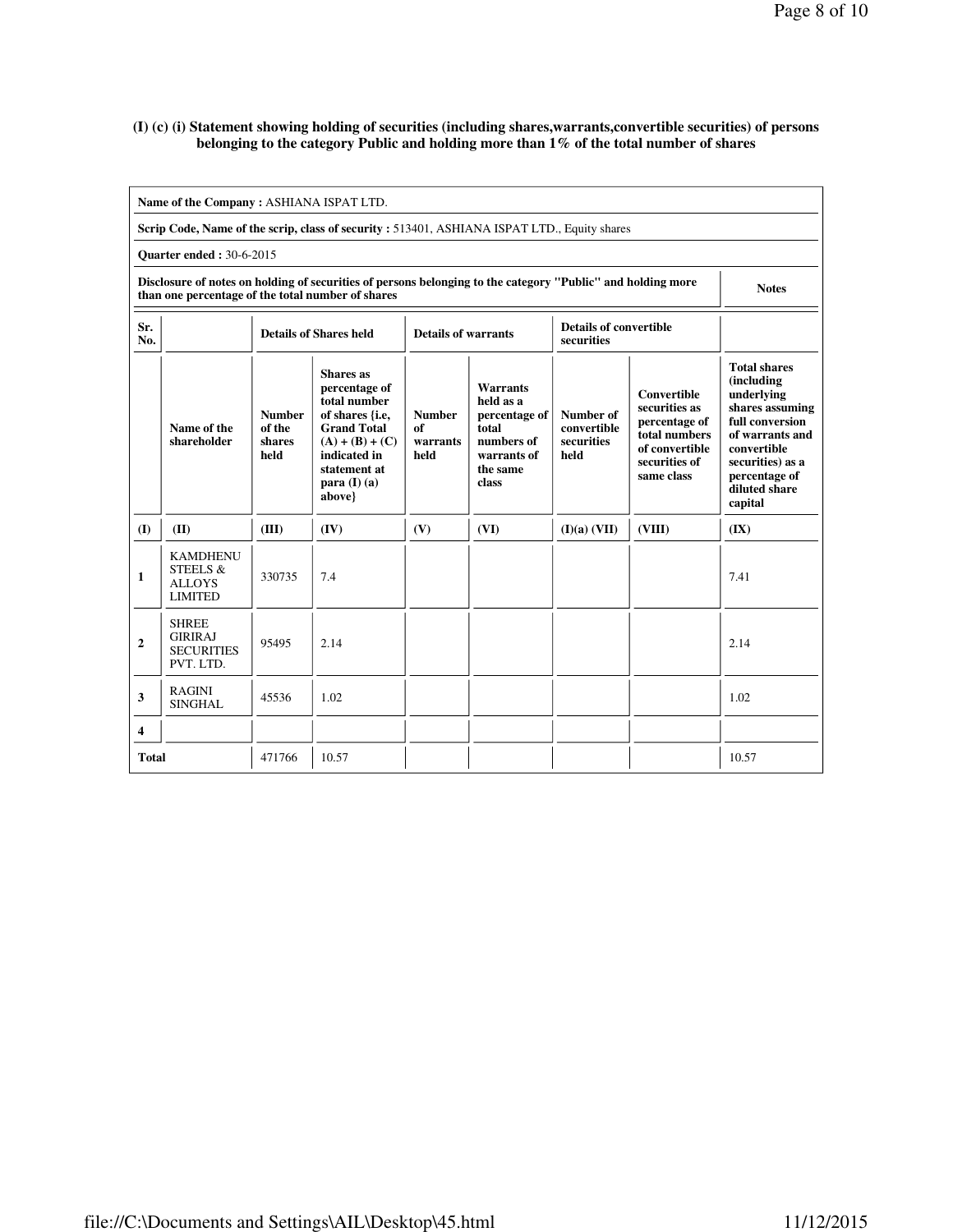#### **(I) (c) (ii) Statement showing holding of securities (including shares,warrants,convertible securities) of persons (together with PAC) belonging to the category Public and holding more than 5% of the total number of shares of the company**

|                                                                                                                                                                                                      | Name of the Company: ASHIANA ISPAT LTD.                        |                                                                                                     |                                                                                                                                                                             |                                         |                                                                                                          |                                                |                                                                                                                        |                                                                                                                                                                                                  |  |  |  |
|------------------------------------------------------------------------------------------------------------------------------------------------------------------------------------------------------|----------------------------------------------------------------|-----------------------------------------------------------------------------------------------------|-----------------------------------------------------------------------------------------------------------------------------------------------------------------------------|-----------------------------------------|----------------------------------------------------------------------------------------------------------|------------------------------------------------|------------------------------------------------------------------------------------------------------------------------|--------------------------------------------------------------------------------------------------------------------------------------------------------------------------------------------------|--|--|--|
| Scrip Code, Name of the scrip, class of security: 513401, ASHIANA ISPAT LTD., Equity shares                                                                                                          |                                                                |                                                                                                     |                                                                                                                                                                             |                                         |                                                                                                          |                                                |                                                                                                                        |                                                                                                                                                                                                  |  |  |  |
| <b>Ouarter ended: 30-6-2015</b>                                                                                                                                                                      |                                                                |                                                                                                     |                                                                                                                                                                             |                                         |                                                                                                          |                                                |                                                                                                                        |                                                                                                                                                                                                  |  |  |  |
| Disclosure of notes on holding of securities of persons (together with PAC) belonging to the category "Public"<br>and holding more than five percentage of the total number of shares of the company |                                                                |                                                                                                     |                                                                                                                                                                             |                                         |                                                                                                          |                                                |                                                                                                                        |                                                                                                                                                                                                  |  |  |  |
| Sr.<br>No.                                                                                                                                                                                           |                                                                | Details of convertible<br><b>Details of Shares held</b><br><b>Details of warrants</b><br>securities |                                                                                                                                                                             |                                         |                                                                                                          |                                                |                                                                                                                        |                                                                                                                                                                                                  |  |  |  |
|                                                                                                                                                                                                      | Name of the<br>shareholder                                     | <b>Number</b><br>of the<br>shares<br>held                                                           | <b>Shares</b> as<br>percentage of<br>total number<br>of shares {i.e,<br><b>Grand Total</b><br>$(A) + (B) + (C)$<br>indicated in<br>statement at<br>para $(I)$ (a)<br>above} | <b>Number</b><br>of<br>warrants<br>held | <b>Warrants</b><br>held as a<br>percentage of<br>total<br>numbers of<br>warrants of<br>the same<br>class | Number of<br>convertible<br>securities<br>held | <b>Convertible</b><br>securities as<br>percentage of<br>total numbers<br>of convertible<br>securities of<br>same class | <b>Total shares</b><br><i>(including)</i><br>underlying<br>shares assuming<br>full conversion<br>of warrants and<br>convertible<br>securities) as a<br>percentage of<br>diluted share<br>capital |  |  |  |
| $\mathbf{I}$                                                                                                                                                                                         | (II)                                                           | (III)                                                                                               | (IV)                                                                                                                                                                        | (V)                                     | (VI)                                                                                                     | (I)(a) (VII)                                   | (VIII)                                                                                                                 | (IX)                                                                                                                                                                                             |  |  |  |
| 1                                                                                                                                                                                                    | <b>KAMDHENU</b><br>STEELS &<br><b>ALLOYS</b><br><b>LIMITED</b> | 330735                                                                                              | 7.4                                                                                                                                                                         |                                         |                                                                                                          |                                                |                                                                                                                        | 7.41                                                                                                                                                                                             |  |  |  |
| <b>Total</b>                                                                                                                                                                                         |                                                                | 330735                                                                                              | 7.41                                                                                                                                                                        |                                         |                                                                                                          |                                                |                                                                                                                        | 7.41                                                                                                                                                                                             |  |  |  |